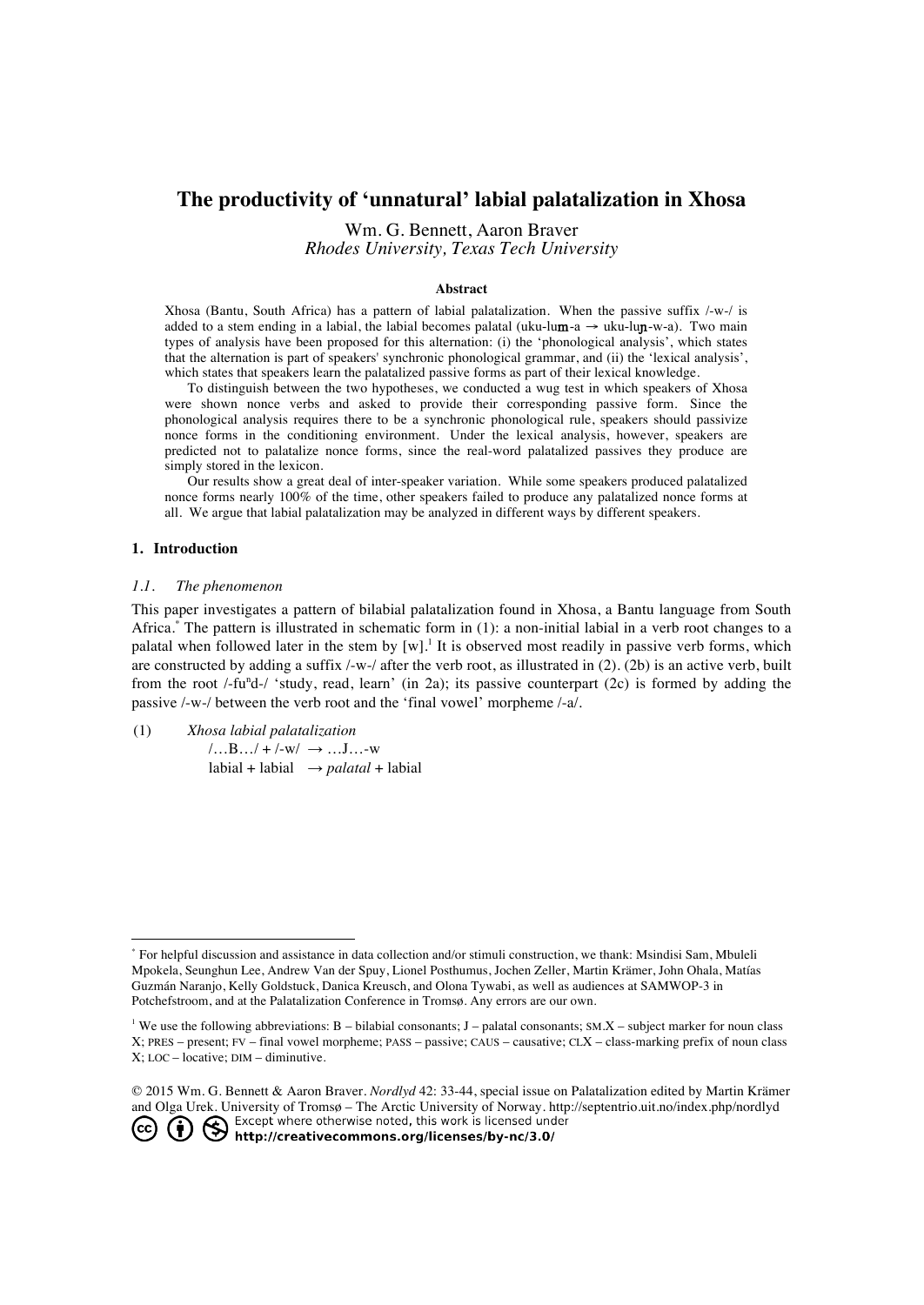- (2) *Xhosa passive formation*
	- a. uku-fu<sup>n</sup>d-a INF-study-FV 'to study'
	- b. i-ja-fu<sup>n</sup>d-a SM.9-PRES-study-FV 'it is studying, it studies'
	- c. i-ja-fu<sup>n</sup>d-w-a SM.9-PRES-study-PASS-FV 'it is being studied'

The labial palatalization alternation is seen when passives are formed from verbs containing non-steminitial bilabials, as illustrated in (3). The form in (3a) shows the root  $/4a^m$ b- $/$  'wash', which contains a non-initial labial,  $[\text{m}b]^2$ . The inflected passive form in (3b) shows the root surfacing as  $[-\text{tan}^2\theta_3]$ , manifesting an  $\ell^m b \rightarrow \ell^n \overline{d_3}$ . This shift from a bilabial to a primary palatal is the process of labial palatalization we will focus on.

- (3) *Palatalization of labials in passives*
	- a. uku-ɬamb-a INF-wash-FV 'to wash' b. i-ja- $a^n\widehat{d}$ 3-w-a
		- SM.9-PRES-wash-PASS-FV 'it is being washed'

 $\widehat{d}_3$ -w-a (\*ijała<sup>m</sup>bwa; mb→n $\widehat{d}_3$ )

# *1.2 The puzzle*

The labial palatalization seen in Xhosa is atypical. Recent cross-linguistic surveys have identified two apparent universals of palatalization patterns (Bateman 2007, Kochetov 2011). First, if labials palatalize then coronals and/or dorsals do so as well: labials do not palatalize to the exclusion of other places that are more susceptible to palatalizing. Second, if back vocoids cause palatalization, then front vocoids do so as well: [w] and [u] do not trigger palatalization to the exclusion of [i] and [j]. But these two purported universals run counter to what we observe in Xhosa. The generalization in passive verbs is that only bilabials undergo palatalization; coronals do not (e.g. 2c: [ijafu<sup>n</sup>dwa], \*ijafu<sup>n</sup>d3wa). Additionally, it is only [w] that causes this palatalization. Though there are forms where  $\beta/$  palatalizes to [c'] before [w]  $(4a)$ , this change is not conditioned by [i]  $(4b)$  or [i]  $(4c)$ .

<sup>&</sup>lt;sup>2</sup> There is some controversy in previous literature about whether nasal + consonant sequences in Xhosa and other Bantu languages should be interpreted as pre-nasal obstruents, or as N.C consonant clusters (see, e.g., Downing 2005 and sources therein). This issue is entirely tangential to the point of this paper; we transcribe NC sequences as prenasal (e.g. [mb]) because the whole sequence palatalizes as a single unit.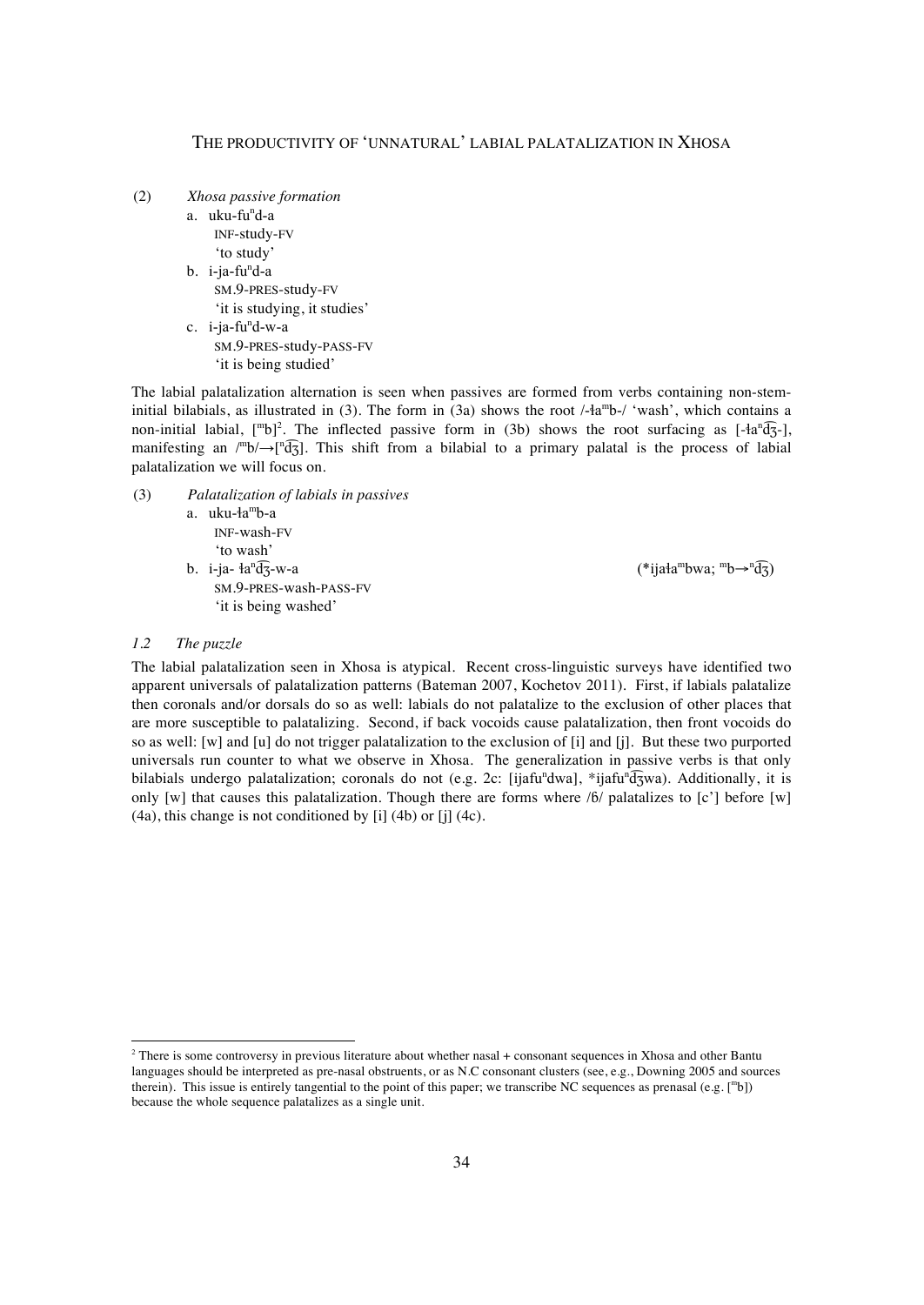| (4) | [i] and [j] do not trigger palatalization in Xhosa passives |                             |
|-----|-------------------------------------------------------------|-----------------------------|
|     | a. $i$ -ja- $kx$ 'oc'-is-w-a                                |                             |
|     | SM.9-PRES-peep-CAUS-PASS-FV                                 |                             |
|     | 'it is being made to peep over something'                   |                             |
|     | b. $i$ -ja- $kx$ 'ob-is-a                                   | $(*iia\widehat{k}x'oc'isa)$ |
|     | SM.9-PRES-peep-CAUS-FV                                      |                             |
|     | 'it is being washed'                                        |                             |
|     | c. $i$ -ja-buj-a                                            | (*ija <b>c'uj</b> a)        |
|     | SM.9-PRES-go.back-FV                                        |                             |
|     | 'it is coming back'                                         |                             |

In addition to being typologically anomalous, the Xhosa labial palatalization pattern seems phonetically unnatural. The triggering segment,  $[w]$ , is a back glide with rounding; it does not involve anything like a palatal constriction. Consequently, we should expect [w] to be more likely to *reinforce* the labiality of labial consonants, rather than make them acoustically more similar to palatals (a point made previously by Ohala 1978). There is one context in Xhosa where the passive suffix /-w-/ does appear with a front vocoid: it is realized as [-iw-] with monosyllabic verb roots, to satisfy a requirement that verb stems be bisyllabic. Since this allomorph features an [i], it looks much more like something that should trigger palatalization, based on cross-linguistic norms.<sup>3</sup> But it systematically fails to do so, because labials in stem-initial position do not palatalize. As such, the only context where /w/ surfaces as something that *ought* to trigger palatalization, there is no palatalization to be found (5).

| (5) | No palatalization with allomorph $\lceil -i w \rceil$ (used with 'short' monosyllabic roots) |                                                                                                                 |  |  |  |
|-----|----------------------------------------------------------------------------------------------|-----------------------------------------------------------------------------------------------------------------|--|--|--|
|     | uku- <sup>m</sup> b-a<br>a.                                                                  |                                                                                                                 |  |  |  |
|     | $INF-dig-FV$                                                                                 |                                                                                                                 |  |  |  |
|     | 'to dig'                                                                                     |                                                                                                                 |  |  |  |
|     | b. $i$ -ja- $mb$ -iw-a                                                                       | $(*ijan \overline{d} \overline{3}$ iwa; no palatalization)                                                      |  |  |  |
|     | SM.9-PRES-dig-PASS-FV                                                                        |                                                                                                                 |  |  |  |
|     | 'it is being dug'                                                                            |                                                                                                                 |  |  |  |
|     |                                                                                              | The concording of their tother the acceleration of the formation of reflection and said the design of the compo |  |  |  |

The consequence, then, is that the passive suffix /-w-/ causes palatalization when it shouldn't do so, and fails to cause palatalization when it should. The pattern is one that seems *a priori* to not make phonetic sense.

### *1.3 Phonological or historo-morpho-lexical?*

The labial palatalization we find in Xhosa, and its cognates in other closely related languages, have been analyzed from both phonological and morphological perspectives. The former approach treats the pattern as the result of synchronic phonology: some process in the synchronic phonological grammar causes the labial  $\sim$  palatal alternation. Some such analyses treat this as a form of labial dissimilation, a view supported by the lack of [Bw] clusters in other morphological contexts (see, e.g. Doke 1954, Gorecka 1989, Beckman 1993, Selkirk 1993, Bennett 2015). Other phonological analyses take the process to be more like assimilation: palatalization is triggered by a covert  $/i$  or  $/j$ , or else the result of a floating palatal feature (Stahlke 1976, Khumalo 1987, Chen & Malambe 1998, Poulos & Msimang 1998, Jokweni 1999, Vondrasek 2001, Naidoo 2002). But both general approaches share the presupposition that

<sup>&</sup>lt;sup>3</sup> Indeed, some previous analyses appeal to this [iw] allomorph as a rationale for positing /iw/ as the underlying form of the passive, and attribute palatalization to that underlying /i/ (see, sources noted in §1.3). However, it should be noted that /i/ is not otherwise observed to trigger palatalization; see, e.g. (4b) [ijak ͡x'oɓisa]. There is also evidence from loanwords for [i] as the default choice of epenthetic vowel; this supports an interpretation where the [-iw-] allomorph of the passive arises from epenthesis of [i] for minimality reasons. See Cook (2013) for finer discussion of this issue in closely-related Zulu.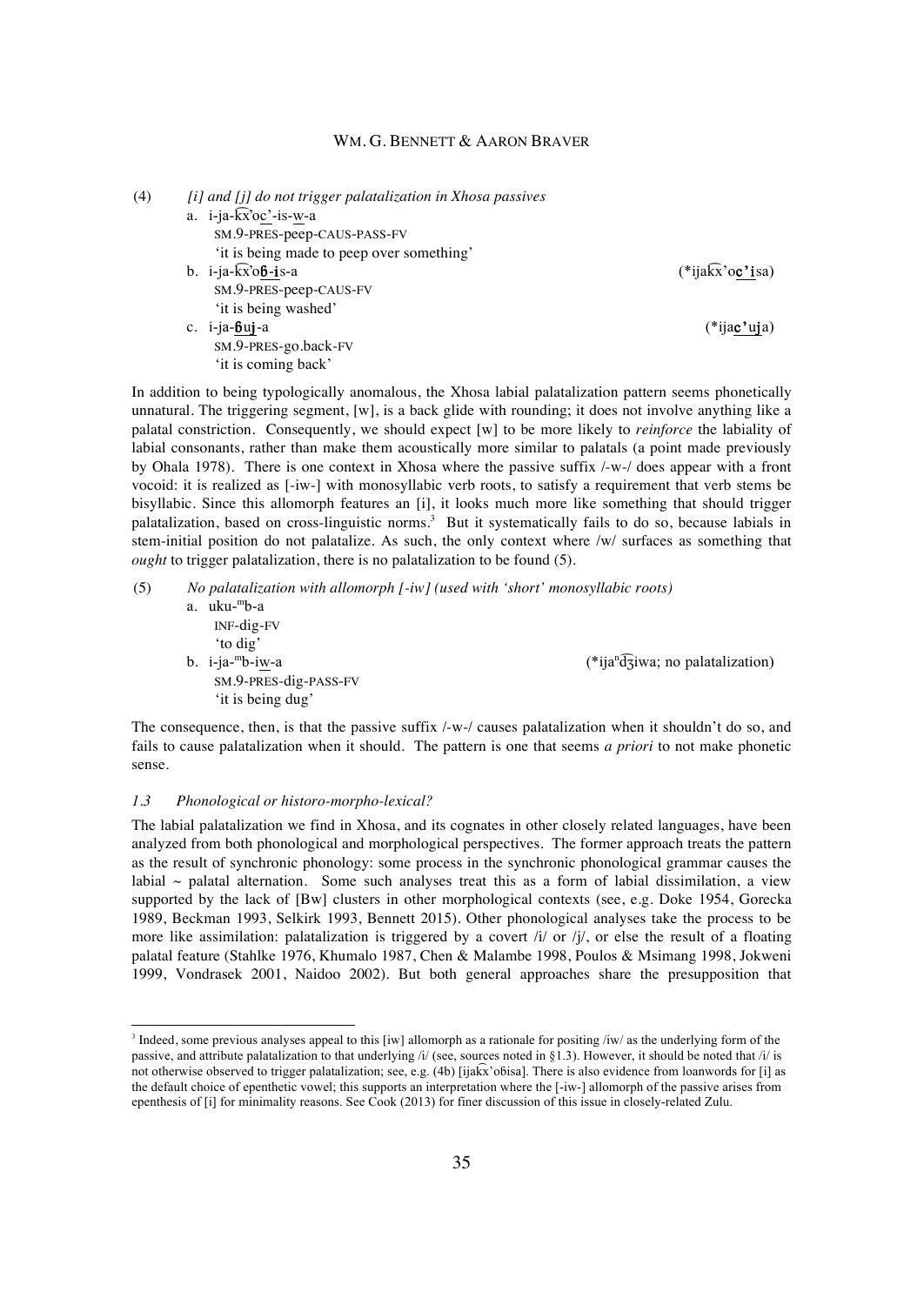palatalization happens as a product of the synchronic phonology; we will term this view the 'phonological hypothesis'.

The major alternative to the phonological hypothesis of labial palatalization analyzes the pattern as the result of a string of diachronic changes. The pathway involved is illustrated in (6) below, following its articulation by Ohala (1978).

(6) Historical pathway of labial palatalization  
\n
$$
\langle p + jw \rangle \rightarrow p_j^*w \rightarrow p_j^*w \rightarrow t_j^*w \rightarrow t_j^*y \rightarrow t_j^*y \rightarrow t_j^*y \rightarrow t_j^*y \rightarrow t_j^*y \rightarrow t_j^*y \rightarrow t_j^*y \rightarrow t_j^*y \rightarrow t_j^*y \rightarrow t_j^*y \rightarrow t_j^*y \rightarrow t_j^*y \rightarrow t_j^*y \rightarrow t_j^*y \rightarrow t_j^*y \rightarrow t_j^*y \rightarrow t_j^*y \rightarrow t_j^*y \rightarrow t_j^*y \rightarrow t_j^*y \rightarrow t_j^*y \rightarrow t_j^*y \rightarrow t_j^*y \rightarrow t_j^*y \rightarrow t_j^*y \rightarrow t_j^*y \rightarrow t_j^*y \rightarrow t_j^*y \rightarrow t_j^*y \rightarrow t_j^*y \rightarrow t_j^*y \rightarrow t_j^*y \rightarrow t_j^*y \rightarrow t_j^*y \rightarrow t_j^*y \rightarrow t_j^*y \rightarrow t_j^*y \rightarrow t_j^*y \rightarrow t_j^*y \rightarrow t_j^*y \rightarrow t_j^*y \rightarrow t_j^*y \rightarrow t_j^*y \rightarrow t_j^*y \rightarrow t_j^*y \rightarrow t_j^*y \rightarrow t_j^*y \rightarrow t_j^*y \rightarrow t_j^*y \rightarrow t_j^*y \rightarrow t_j^*y \rightarrow t_j^*y \rightarrow t_j^*y \rightarrow t_j^*y \rightarrow t_j^*y \rightarrow t_j^*y \rightarrow t_j^*y \rightarrow t_j^*y \rightarrow t_j^*y \rightarrow t_j^*y \rightarrow t_j^*y \rightarrow t_j^*y \rightarrow t_j^*y \rightarrow t_j^*y \rightarrow t_j^*y \rightarrow t_j^*y \rightarrow t_j^*y \rightarrow t_j^*y \rightarrow t_j^*y \rightarrow t_j^*y \rightarrow t_j^*y \rightarrow t_j^*y \rightarrow t_j^*y \rightarrow t_j^*y \rightarrow t_j^*y \rightarrow t_j^*y \rightarrow t_j^*y \rightarrow t_j^*y \rightarrow t_j^*y \rightarrow t_j^*y \rightarrow t_j^*y \rightarrow t_j^*y \rightarrow t_j^*y \rightarrow t_j^*y \rightarrow t_j^*y \rightarrow t_j^*y \rightarrow t_j^*y \rightarrow t_j^*y \rightarrow t_j^*y \rightarrow t_j^*y \rightarrow t_j^*y \rightarrow t_j^*y \rightarrow t_j^*y \rightarrow t_j^*y \rightarrow t_j^*y \rightarrow t_j^*y \rightarrow t_j^*y \rightarrow t_j^*y \rightarrow t_j^*y \rightarrow t_j^*y \rightarrow t_j^*y \rightarrow t_j^*y \rightarrow t
$$

The chain of changes begins by positing a front glide component [j] in the passive suffix, represented underlyingly as /-iw/ or /-jw/. This glide would be devoiced following voiceless consonants, thus yielding strings like [pjw]. Subsequently, the voiceless glide gets misperceived as a fricative [f]. The labial component of the resulting [pʃ] sequences then gets reanalyzed as an accidental coarticulatory effect of the following labial [w]. If speakers undo this 'coarticulation', the result is a state where active verbs ending in  $/p$  have passive forms ending in  $/t\gamma$  – and similar pathways are easily envisioned for other labial consonants besides /p/.

On historical accounts of labial palatalization, there is no need to posit the change as part of the synchronically-active phonology. Speakers can simply learn active forms ending with labials, and learn passive forms that have palatals; the alternation between them is merely one of allomorphy. Thus, the historical explanation of the change dovetails with a synchronic analysis that places it outside of phonology proper. We therefore term this family of analyses the 'lexical hypothesis', since palatalization is represented synchronically in the lexicon. Arguments for this type of approach, either from a historical angle, or from a morphological angle, abound (see, e.g. Louw 1975; Herbert 1977, 1990; Ohala 1978; Bateman 2010; also O'Bryan 1974, Anderson 1992, Van der Spuy 2014).

The lexical hypothesis for labial palatalization has both strengths and weaknesses. First, it seems to offer a ready explanation for the strangeness of the alternation. The phonological process posited under the phonological hypothesis is typologically and phonetically odd; by contrast, each step in the diachronic pathway is reasonable, and some of the intervening stages posited are actually attested in related languages (Kotzé & Zerbian 2008). But at the same time, the phonetic pathway less clearly makes sense for cases where palatalization happens non-locally, e.g.  $[-\text{se\&enza}]$  'work'  $\sim [-\text{sec}\text{?env-a}]$  'be worked', where intervening segments are apparently unaffected. So, there are empirical arguments to be mustered for and against both hypotheses.

### *1.4. Point and structure of this paper*

The phonological and lexical hypotheses of labial palatalization make testably different predictions. If palatalization is part of the phonology, then speakers must have internalized some productive rule for the alternation. As such, they should apply the alternation in novel and nonce words. If palatalization is in the lexicon, however, there is no phonological process to apply. As such, speakers should *not* do the change in words they are unfamiliar with: palatalization should only occur in forms where speakers have already memorized passive allomorphs that have palatal consonants. Consequently, a wug test (Berko 1958) should tease them apart.

This paper presents the results of just such a wug test. Native speakers of Xhosa were shown active nonce verbs which, when made passive, contain the conditioning environment for labial palatalization. While some speakers palatalized 100% of the time in these passivized nonce forms, others failed to palatalize any nonce verbs. We argue that phonological processes such as labial palatalization may be represented differently for different members of a speech community: those who palatalized nonce forms have a phonological rule, while those who did not palatalize nonce forms have stored the palatalized passive forms of actual words in their lexicon.

The rest of the paper is organized as follows. In §2 we provide further background on the labial palatalization pattern and its treatment in previous studies. §3 describes our study and gives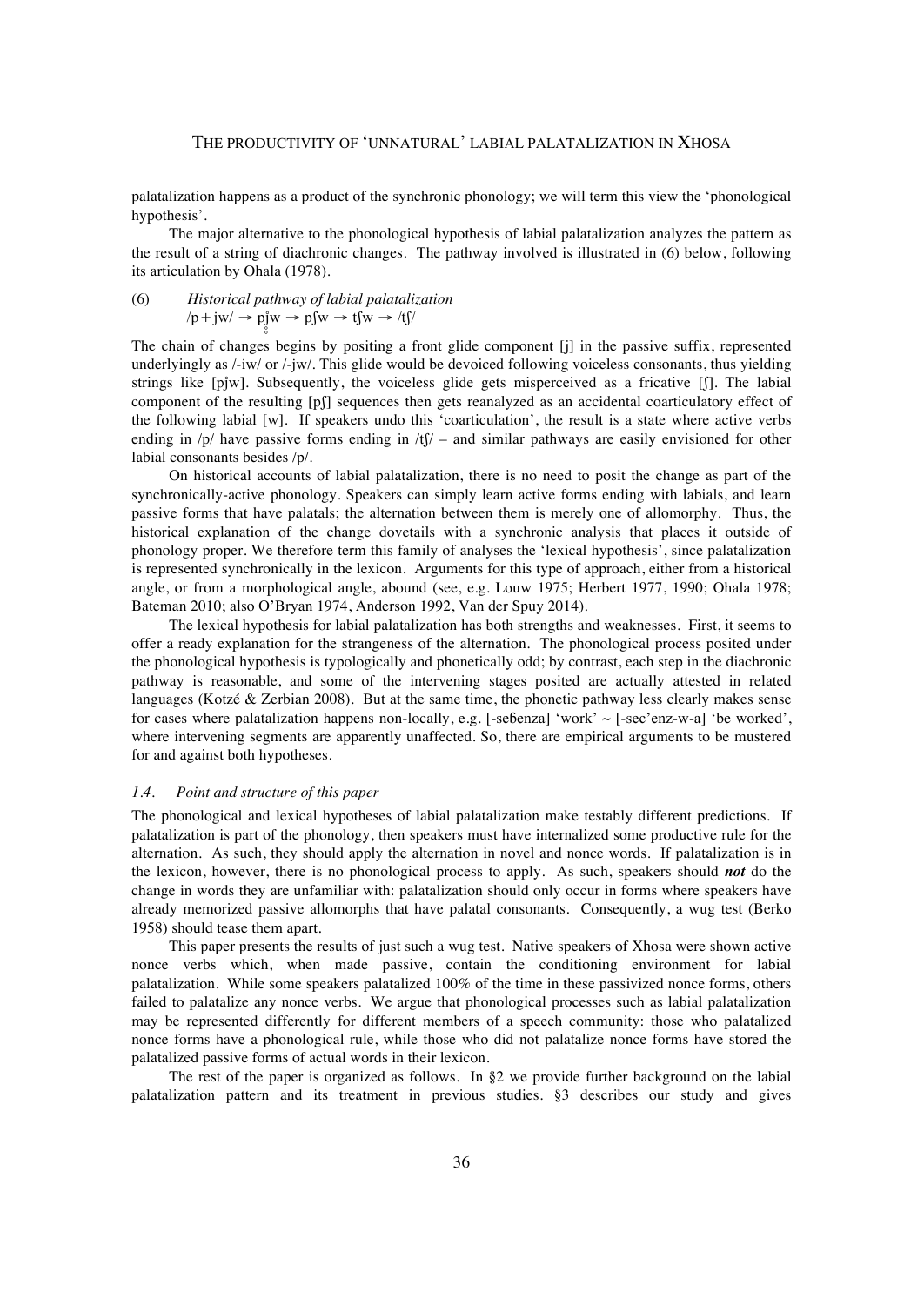methodological details. §4 presents our findings, which show that different speakers treat the pattern in apparently fundamentally different ways. In §5 we discuss the findings and present our analysis: different speakers treat palatalization differently because some have learned it as phonological, and others as morphological. §6 concludes and identifies some ramifications for future work.

### **2. Background and context**

### *2.1. About the language*

Xhosa, (called isiXhosa [ísíǁʰɔ̀ sà] or [ìsíǁʰɔ̀ sà] in the language), is a Bantu language belonging to the Nguni sub-family of Zone S. It is prototypically spoken in the Eastern Cape of South Africa, though robust communities of speakers are also found in urban centers throughout South Africa, and also in Zimbabwe (see Kunju forthcoming). Ethnologue (Lewis et al. 2015) estimates approximately 8.2 million speakers in total, out of which approximately 5 million live in the Eastern Cape province of South Africa, where the study was carried out.

### *2.2. About the labial palatalization alternation*

The labial palatalization alternation consists of a constellation of changes, listed in (7). The two columns on the left give the phonetic values of the segments, following Doke (1954); the two columns on the right give their usual representations in standardized Xhosa orthography.

(7) *Labial palatalization mappings*  $[p'] \rightarrow [tf'] \quad p \rightarrow tsh$  $[p^h] \rightarrow [tf^h]$  ph  $\rightarrow$  tsh  $[6] \rightarrow [c']$  b  $\rightarrow$  ty  $[b^{\text{fi}}] \rightarrow [\widehat{\text{d}z}] \quad \text{bh} \rightarrow j$  $[m] \rightarrow [n]$  m  $\rightarrow$  ny  $\binom{m}{b}$   $\rightarrow$   $\binom{n}{b}$  $mb \rightarrow ni$ 

The generalization, in brief, is that labials change to their nearest palatal counterpart. Some segments exhibit additional asymmetries, which are often due to gaps in the general consonant inventory. For instance, implosive [ɓ] shifts to a palatal ejective [c'], since Xhosa has no palatal implosives. Related alternations, with some minor differences in the quality of some of the participating segments, are found in related languages, including Zulu (Doke 1954, Poulos & Msimang 1998, etc.), Ndebele (Sibanda 2004), and Siswati (Chen & Malambe 1998). Other less closely-related languages such as those of the Sotho-Tswana family (Kotzé & Zerbian 2008, Ohala 1978) and Xitsonga (Lee & Burheni 2014) also exhibit labial palatalization, though the generalizations for those cases are less similar to the pattern under study here.

In Xhosa, the labial palatalization alternation can be observed in a few different contexts. The most systematic of these is in passive verbs, which feature a suffix /-w-/ (as described above). But palatalization can also be conditioned by the locative suffix /-ini/ and the diminutive suffix /-ana/, and also occurs as a historical change (8) (examples from McLaren 1942). The generalizations for these cases are somewhat different than in passives. While many examples of palatalization in diminutives and locatives could be attributed to a covert /w/ derived by glide formation from /u/, not all palatalizing forms fit this profile. Additionally, palatalization in passives can be long-distance, and may hold even when other segments intervene between the labial and the [w]; palatalization in locatives and diminutives never crosses intervening segments. Diachronic palatalization can also happen to root-initial labials, which are never observed to palatalize synchronically.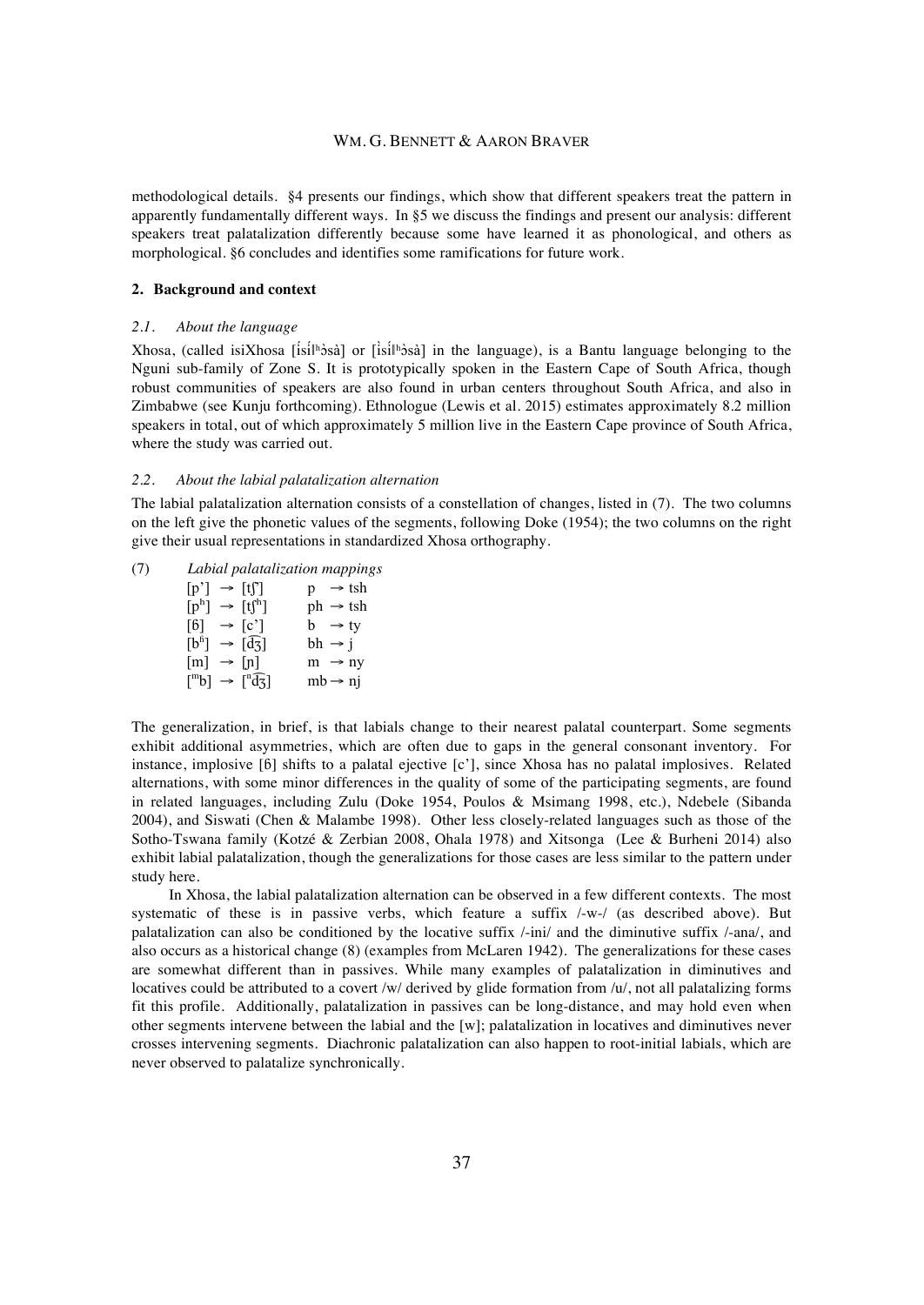(8) *Palatalization in contexts other than passives*

- $a.$  e-mla<sup>n</sup> $\widehat{dz}$ -eni  $\zeta \leq \text{umla}^m$ bo 'river'; \*emla<sup>m</sup>bweni; locative palatalization) LOC-CL1.river-LOC 'in/at the river'
- b. indac'ana (< indaɓa 'news'; \*indaɓana, \*indaɓwana; diminutive palatalization) CL9.news.DIM
- 'small piece of news' c. uc'ani (< Proto-Bantu ubu-ani; \*ubwani; diachronic palatalization) CL14.grass 'pasture grass'

### *2.3. Previous experimental studies*

There is no previous experimental work on labial palatalization in Xhosa. The closest precedent is Herbert (1990), who reports on an informal experiment with speakers of other languages. 2 Zulu speakers were presented with 20 nonce nouns, and asked to make diminutive forms. Herbert reports that the two speakers applied palatalization in 6 and 10 forms respectively, yielding an average rate of 40%. The generalizations for palatalization are quite different in diminutives than in passives, however: diminutives show much more variation, so palatalization is not as systematic. If the general pattern is not one of systematic palatalization, it is entirely unsurprising that speakers do not apply it productively.

### **3. Method**

In order to distinguish between the two possible analyses—the phonological hypothesis and the lexical hypothesis—we conducted a 'wug'-type (Berko 1958) experiment, in which speakers were shown the active form of a stimulus item and were asked to provide the corresponding passive form. If the phonological hypothesis is correct, speakers learn labial palatalization as a phonological rule which should apply (in the appropriate phonological conditions) to novel nonce words. If, however, labial palatalization is a morphological process we should expect that speakers apply palatalization only in words for which they already have a lexical entry. In other words, under the morphological hypothesis, labial palatalization should not apply to novel nonce words.

## *3.1. Stimuli*

To serve as stimuli, we created 40 novel nonce verb roots, all with CVC structure (the canonical shape of verb roots in the language). Vowels were one of *a* [a] or *o* [o] (20 items each), and the final consonant was one of  $mb$  [<sup>m</sup>b],  $m$  [m],  $nj$  [<sup>n</sup>d͡ʒ], or  $ny$  [n] (10 items each). Stimuli ending in underlying palatals were included as part of a follow-up experiment testing for phonetic differences between derived and underlying palatals. 40 real Xhosa verbs were also included as fillers, most of which contained neither labials nor palatals.<sup>4</sup> The stimuli (real and nonce) were put into the inflectional frame *iya*-\_\_\_\_\_\_-*a*, adding prefixal *i-ya-* [ija-] (SM.9-PRES) and suffixal *-a* [-a], producing a verb form that translates more or less as 'it is \_\_\_\_\_\_\_ing'. All stimuli were presented to participants in standard Xhosa orthography.

Of the 40 nonce verb roots, 10 ended in *m* and 10 ended in *mb*. When the passive suffix *-w-* is added to these verbs, the final consonants are put into the conditioning environment for labial

 <sup>4</sup> Real-word filler items were chosen on the basis of having certain obstruents of interest for other unrelated studies. Two filler items contained [pʰ], and one [b], and one had non-root-final [6]; two other fillers had final [p]. Apart from these six items, other filler items had final and medial consonants that neither undergo nor result from the palatalization pattern under study. Some did have [c'] in root-initial position, but root-initial consonants are unaffected by palatalization, as noted above. A total of 12 filler items had either an initial [c'], or some other palatal consonant that is unaffected by palatalization [j  $j$  c<sup>h</sup> <sup>n</sup>c']. One stimulus item, *kwanya* [-k'wana], had a [w] in the root. Impressionistically, we noted that this form seemed to be more difficult for speakers. A number of speakers produced the passive as [-k'aɲwa], exhibiting apparent labial dissimilation; this was coded as a reading error, but we mention it here for interest.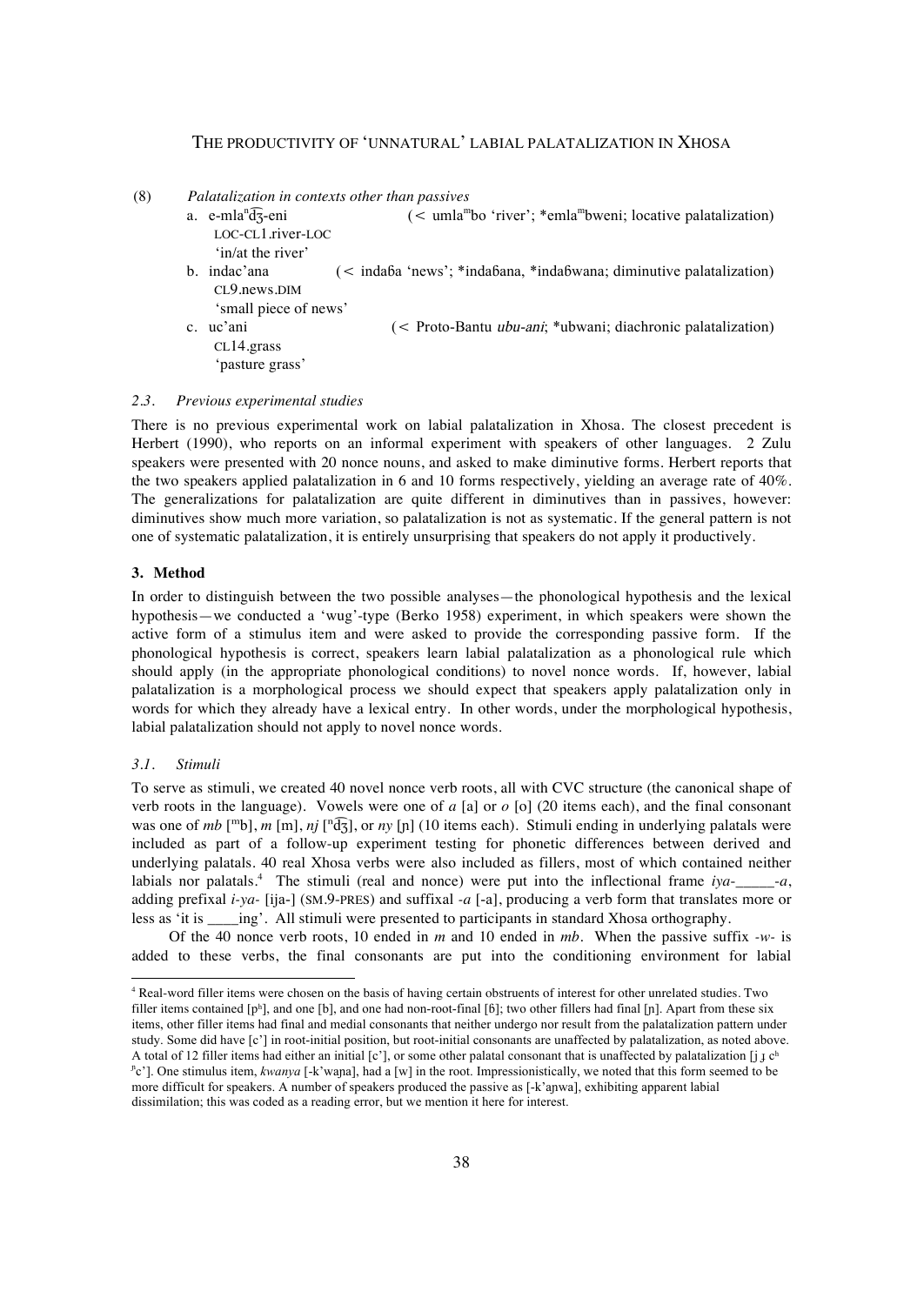palatalization (by virtue of the suffixal [w]). We will refer to these items as 'derived palatalization targets'. The 20 remaining nonce verb roots all ended in palatals: 10 ended in *ny* [ɲ] and 10 ended in *nj*  $\lceil \sqrt[n]{d_3} \rceil$ . These items will therefore be referred to as 'underlying palatals', and were included to ensure that speakers treat underlying palatals faithfully.

#### *3.2. Procedure*

Participants were shown the real and nonce verbs, in random order, on a laptop screen. On each trial, participants saw a verb with the [i-ja-] prefixes and the *–a* final vowel suffix, followed by an arrow, and then by a blank surrounded by *iya-* and *-wa* as in (9). The presence of the -w- in the form on the right cued speakers to produce passive forms with this /-w-/ suffix, and the *iya*- prefixal material serves to hold tense and subject agreement constant. The active and passive forms were also labeled based on the Xhosa language terms for 'active voice' (*isixando sokwenza*) and 'passive voice' (*isixando sokwenziwa* – a phrase which itself features a passive verb stem -*enziwa*).

| (9)    | <i>Example of stimulus presentation</i> |               |                 |           |
|--------|-----------------------------------------|---------------|-----------------|-----------|
| active |                                         | passive       |                 |           |
|        | ukwenza                                 |               |                 | ukwenziwa |
|        | iyafamba                                | $\rightarrow$ | 1V <sub>a</sub> | wа        |

Before beginning, speakers were shown 3 examples with real verbs and their passive counterparts, illustrating roots with and without palatalization alternations, followed by practice with 9 real word items.

On trials with a root-final bilabial (i.e. a potential palatalization target), speakers were required to decide whether or not to apply labial palatalization. Recall that under the phonological hypothesis speakers are predicted to apply labial palatalization in the appropriate phonological context (even in nonce words), whereas under the lexical hypothesis speakers are predicted to apply labial palatalization only to words they have already learned and stored in their lexicon.

#### *3.3. Participants and recording*

The participants were 10 native speakers of Xhosa, ranging in age from 20–42 years old (mean age = 26). 9 of the participants were from the Eastern Cape province of South Africa, and one was from Gauteng Province (but had family in the Eastern Cape). All participants lived in Grahamstown, Eastern Cape, at the time of the experiment, and all identified Xhosa as the language they spoke the most at home. 8 of the participants included Grahamstown in their response to the question 'Where did you grow up?'. Speakers also participated in two unrelated experiments in the same session (order of tasks was counterbalanced across subjects).

Recordings were made in the sound laboratory in the Rhodes University department of English Language and Linguistics, a quiet room with heavy shutters for sound attenuation. Recordings were made with a Handy Zoom H4n, with a Nady HM-10 head-mounted microphone<sup>5</sup>, and saved as 44.1 kHz wav files at 16 bits.

### *3.4. Analysis*

Speakers' responses were reviewed by the authors and coded to indicate whether labial palatalization had been applied to the derived palatalization targets (and to verify whether underlying palatals were produced faithfully). We also recorded whether speakers accurately applied the -w- passive suffix, and whether they applied any other morphology in addition to the passive suffix. Forms with reading errors,

<sup>&</sup>lt;sup>5</sup> The head-mounted microphone did not fit well on many participants' heads, and so the headset was placed around their neck instead. From this position, the boom on the headset allowed the microphone to be angled upwards and positioned within 1–2 inches of participants' mouths in all cases.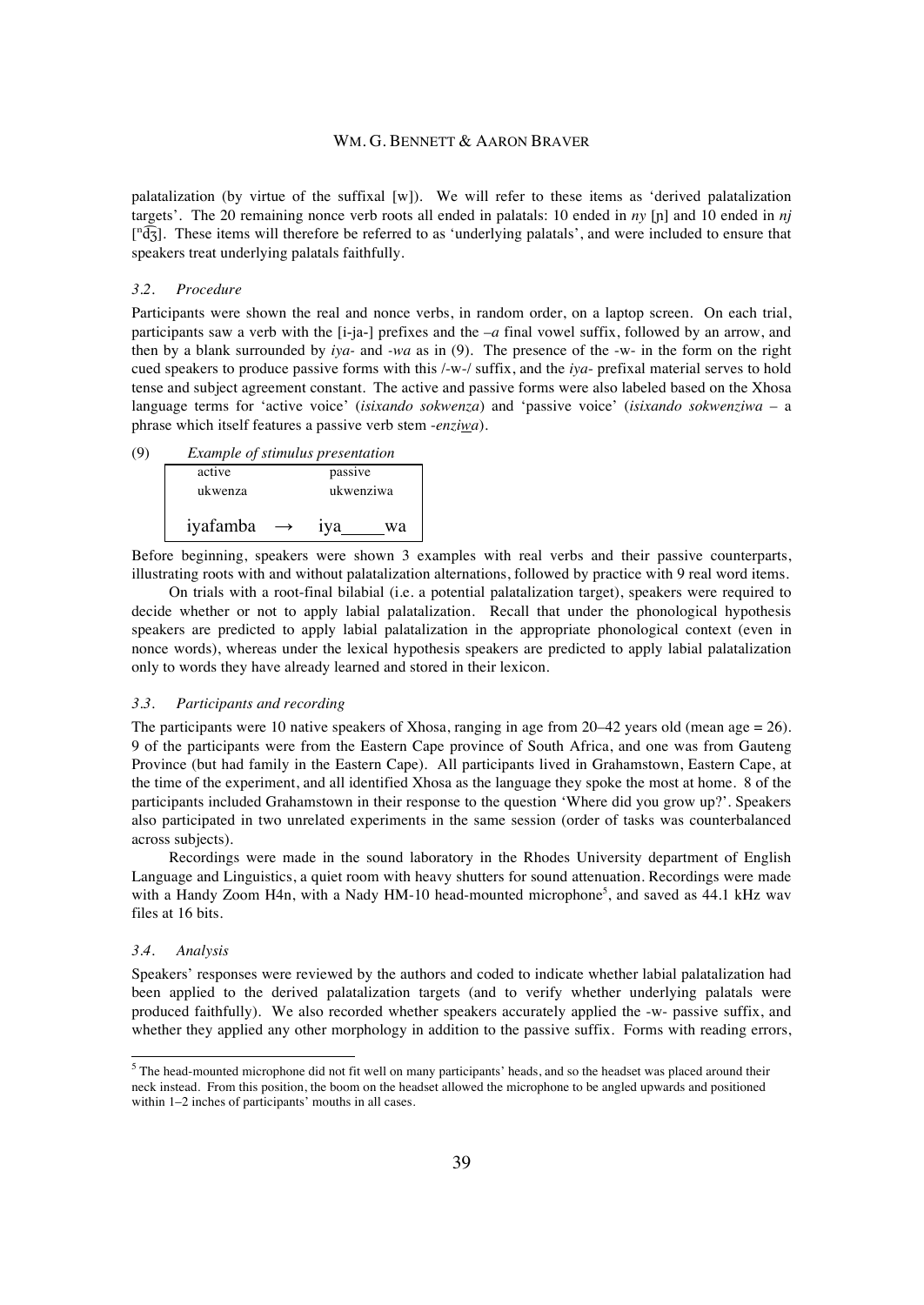and those in which the *-w-* suffix was not applied, were excluded from our analysis (88 trials total). To test whether participants applied labial palatalization at greater than chance levels, a one-tailed binomial test was applied.

## **4. Results**

### *4.1. Overall results*

Speakers were, on average, more likely than not to apply labial palatalization in derived palatalization targets  $(\chi^2(1)=3.592, p < 0.05)$ . As shown in the graph in (10), across all speakers, 57% of trials with derived palatalization targets were, in fact, palatalized by speakers.<sup>6</sup>



### (10) *Percent of trials palatalized, across all speakers*

### *4.2. Inter-speaker variation*

While the overall results suggest that, on average, speakers palatalize derived palatalization targets at a rate of 57%, individual speakers' rates of palatalization varied widely: as can be seen in (11), Speaker 7 palatalized 0% of the time, whereas Speakers 1, 2, and 3 palatalized 100% of the time. The remaining speakers fall somewhere between this range. Some of these are quite close to the extremes, however: for instance, speaker 9 palatalized in just 1 trial, and was otherwise a systematic non-palatalizer like speaker 7.

<sup>&</sup>lt;sup>6</sup> We do not discuss here the difference between roots with the vowel [a] vs. the vowel [o]. It is conceivable that the presence of an additional labial (i.e., an [o]) might inhibit palatalization. This question is left for future work.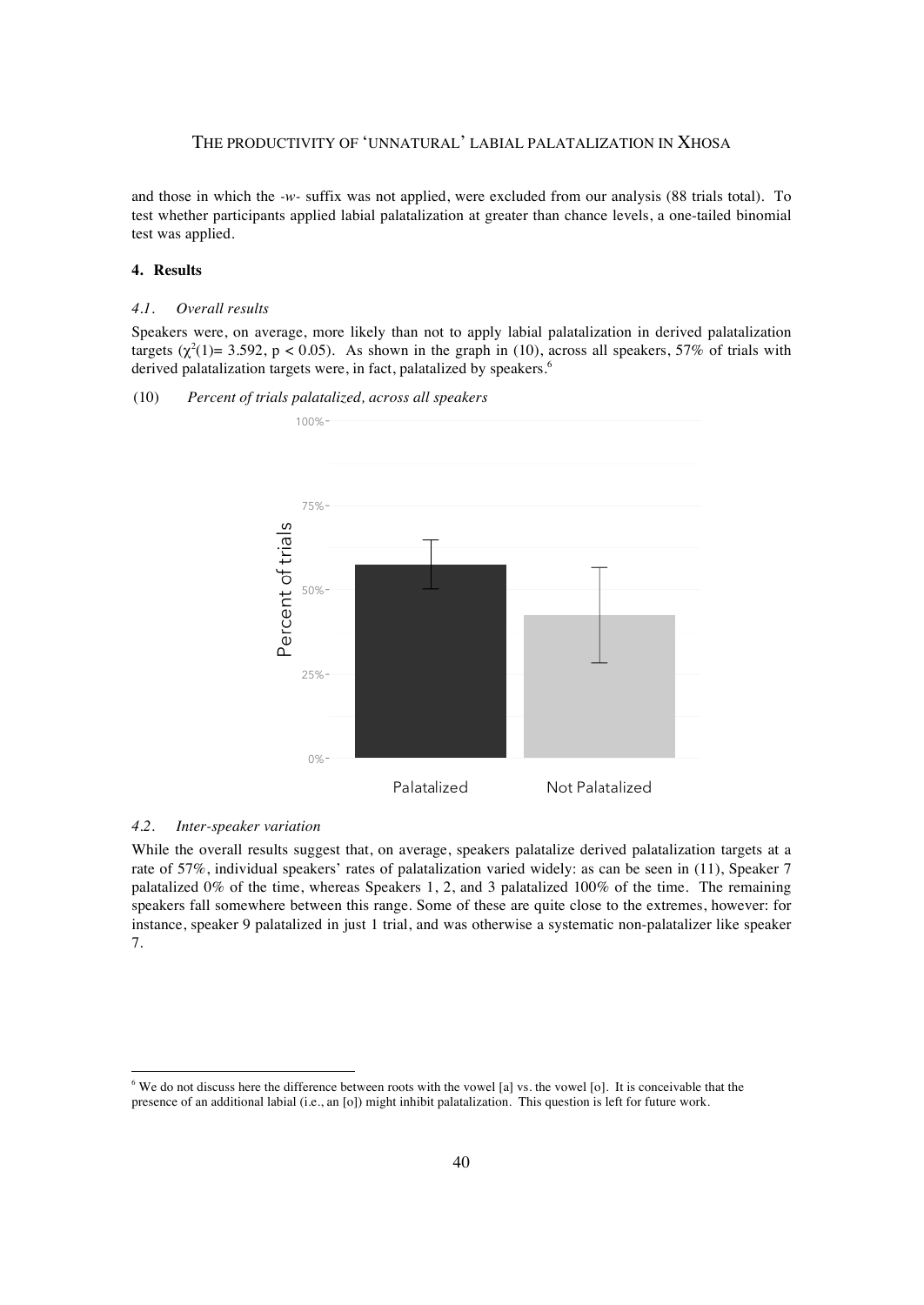

# (11) *Percent of trials palatalized, by speaker*

#### *4.3. Long-distance palatalization*

While speakers were instructed to produce passive forms of nonce verbs using the *-w-* suffix, some added other affixes in addition to the passive. For example, when presented with the form in (12a), speakers should have produced the form in  $(12b)$ —however some speakers produced forms like  $(12c)$ , which contains both the passive suffix *-w-* as well as the causative suffix -*is-*:

- (12) *Addition of causative morpheme* -is
	- a. i-ya-hlanj-a
	- b. i-ya-hlanj-w-a
	- c. i-ya-hlanj-**is**-w-a

In cases like those in  $(12c)$ , the root-final consonant is separated from the palatalization-inducing [w] in the *-w-* suffix. In order to examine whether the labial palatalization process can be triggered by a nonlocal [w], we examined the productions of Speaker 4, who added both *-is-* and *-w-* in 12 trials with labials (which could undergo palatalization to derive palatals). Across all tokens, Speaker 4 palatalized 53.85% of the time; among just the 12 long-distance tokens, this speaker palatalized 6 tokens (50%). This suggests that labials are, for at least some speakers, able to trigger palatalization across several intervening segments, at the same frequency as palatalization overall.

#### **5. Discussion and interpretation**

Which hypothesis—phonological or lexical—is correct? The answer appears to be 'both'. The phonological hypothesis holds that palatalization is learned as part of active synchronic phonology; as such, it predicts that speakers will palatalize productively in all appropriate nonce words. Speakers 1, 2, and 3 bear this out, with 100% palatalization rates over all trials. Speakers 6 and 8 are also quite close to this benchmark, with palatalization rates above 70%. The lexical hypothesis holds that speakers learn palatalized passive forms rather than generating them from the grammar; as such, it predicts that speakers will not apply palatalization in nonce words. This too is borne out: speaker 7 palatalized in 0% of trials, and speakers 9 and 10 are also fairly close, with palatalization rates below 30%. Thus, both predictions are borne out in our data – albeit by different speakers.

What our results suggest is that palatalization is genuinely phonological for some speakers, and genuinely not for others. Since our nonce items were unfamiliar to speakers, they could not have lexically stored palatalized forms for them. This means those speakers who systematically *do* palatalize must be synchronically producing palatalized forms – i.e. generating them using some kind of rule. The speakers who systematically don't palatalize do not appear to have such a rule. Interestingly, the nonpalatalizing speakers all *did* apply palatalization in at least some of the real-word practice and filler items. This means the labial-palatal alternation is not just completely unfamiliar to them. Rather, it seems more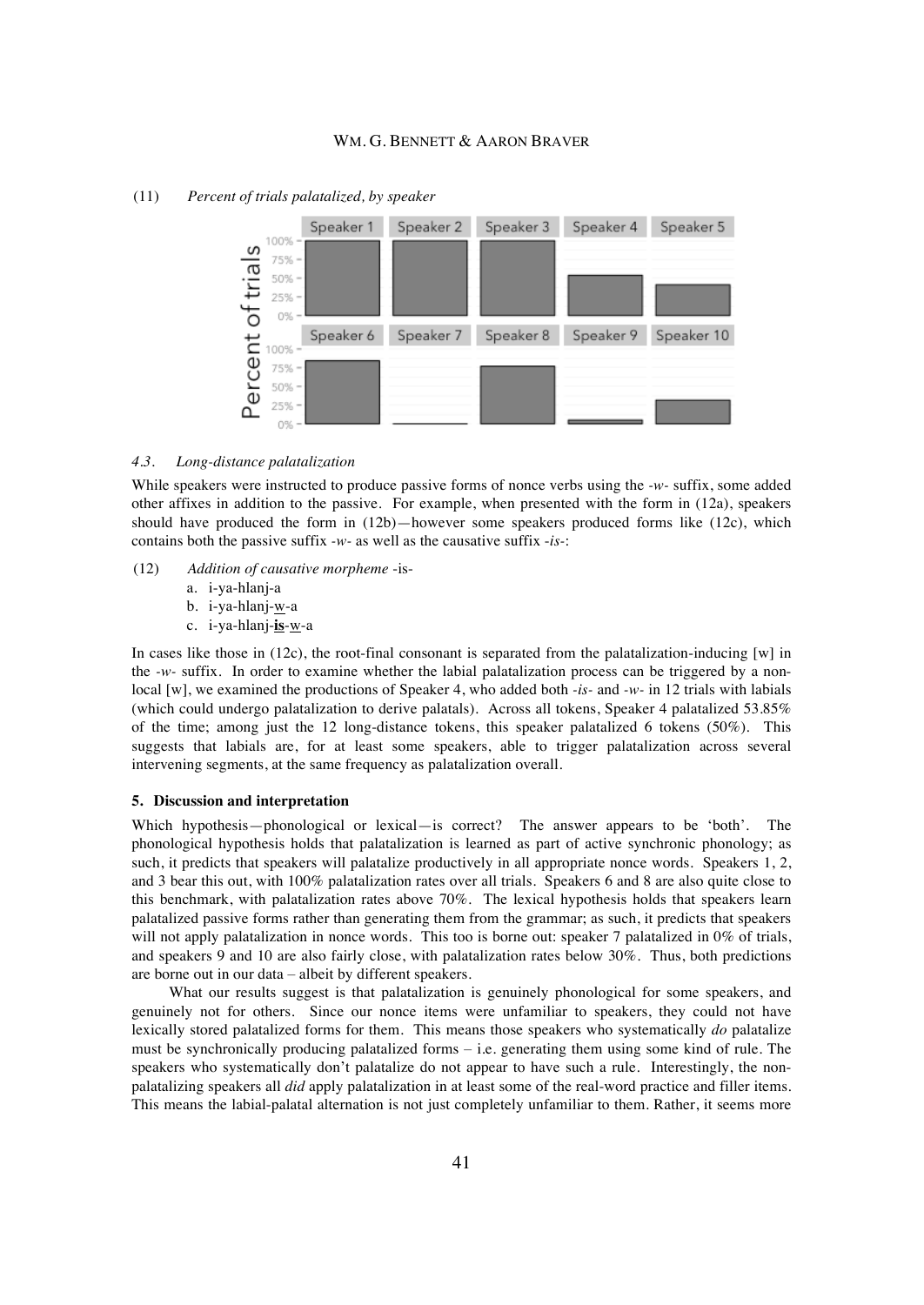likely that these non-palatalizers apply the alternation only in words that they already know. This is consistent with palatalized forms being lexically stored.<sup>7</sup>

An anonymous reviewer suggests that the presence of speakers who palatalize some, but not all of the time, might indicate an alternative explanation: perhaps some speakers have a grammar which optionally produces palatalization in some forms, and has stored palatalized allomorphs for some forms as well. Due to space reasons, discussion of this alternative will be left for future work.

The variation in palatalization rates does not appear to connect to any of the socio-linguistic variables we included in our demographic data. In particular, it does not appear to be the case that palatalization is being lost by younger speakers. Speaker 7, who did not palatalize labials in any nonce words, was the oldest participant in the sample. The next oldest participant was speaker 4, who palatalized approximately 50% of trials, followed by speaker 3, who palatalized 100% of the time. Additionally, speakers 6 and 9 are the same age, both near the lower end of the range in the sample, and they have nearly opposite palatalization rates: speaker 6 is close to  $100\%$ , speaker 9 close to  $0\%$ . Additionally, we don't see the variation as a plausible regional difference: 8 of our 10 speakers grew up (at least in part) in Grahamstown (the location of our study), so the likelihood of dialect differences between them is quite low. We also do not see this variation as a result of influence from other languages. Nearly all of our speakers identified English as another language they speak; other common second languages were Afrikaans  $(n=2)$ , Zulu  $(n=2)$ , and Sotho/Tswana  $(n=2)$ . Since Zulu, Sotho, and Tswana are all known to have labial palatalization as well, it seems unlikely that exposure to these would somehow cause speakers to be less likely to palatalize when speaking Xhosa.

### **6. Conclusion**

In this paper, we have reported on a wug test experiment on Xhosa labial palatalization. Our experimental findings show that the palatalization pattern is robustly productive for some speakers, and not productive for some other speakers. This points to palatalization being phonological for some speakers, and lexically stored for other speakers. We note that this situation—a pattern being analyzed as phonological by some speakers, and lexical by others—is not restricted to the case presented here. For example, Kramer (2009) presents a case of "crypto-variation" in Italian velar palatalization, with similar inter-speaker variation.

Our findings suggest that different speakers – potentially even members of the same speech community – can learn or analyze the same linguistic pattern in fundamentally different ways. This has significant methodological ramifications for other experiments. If we pool tokens across participants, the average palatalization rate for the group is approximately 60%. However, the finer analysis shows that half of the sample are almost completely consistent – either full palatalizers, or non-palatalizers. This pooled value is thus a poor approximation of what individuals are really doing, and of the state of palatalization in the speech community.

An anonymous reviewer points out that the unexpected nature of the results suggests that either (a) the lexical/phonological distinction isn't psychologically real, or (b) the wug test is not the proper tool for distinguishing between lexical and phonological phenomena. Due to space reasons, we leave these questions for future research.

Xhosa labial palatalization is undeniably peculiar from a typological and phonetic standpoint. On the one hand, it flouts purported universals of palatalization: only labials palatalize (which are typologically the least likely segments to palatalize), and palatalization is conditioned only by other labials (which are the least likely triggers of palatalization). It is also to some extent phonetically unmotivated: while the pathway envisioned by Ohala (1978) and others is very plausible when decomposed into individual steps, the full alternation does not appear to be the result of phonologization of coarticulation without such decomposition. In other words: the alternation does not make phonetic

 $<sup>7</sup>$  Due to space reasons, we do not discuss a by-item analysis here. One possible explanation for the mixed results is that</sup> some items may be palatalized across the board, while others are rarely palatalized.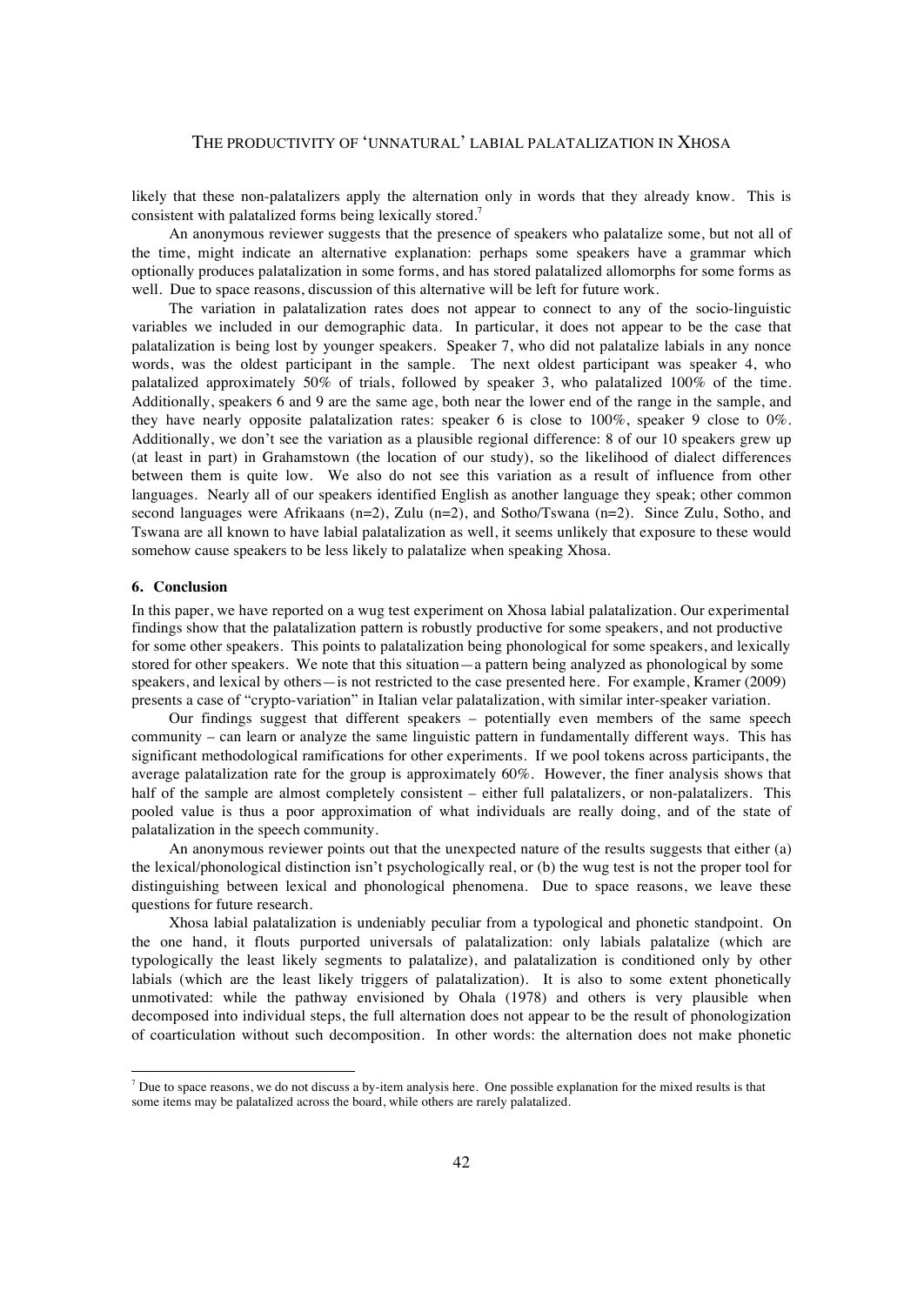sense as a single step. Nevertheless, our findings show that Xhosa labial palatalization is completely productive, at least for some speakers. This means that its typological 'strangeness' cannot be attributed to it being somehow not part of normal phonology. Our results show that even a phonetically unnatural pattern can be learned as real phonology.

#### **References**

Anderson, Stephen R. 1992. *A-Morphous Morphology*. Cambridge University Press, Cambridge.

- Bateman, Nicoleta. 2007. A crosslinguistic investigation of palatalization. PhD dissertation, University of California, San Diego.
- Bateman, Nicoleta. 2010. The change from labial to palatal as glide hardening. *Linguistic Typology* 14:167–211.
- Beckman, Jill N. 1993. Feature organization and the strong domain hypothesis in Zulu [labial] phonology. *UMass Occasional Papers* 16:1–26. University of Massachusetts-Amherst: GLSA.
- Bennett, Wm. G. 2015. *The Phonology of Consonants: Harmony, Dissimilation, and Correspondence*. Cambridge: CUP.
- Berko, Jean. 1958. The Child's Learning of English Morphology. *Word* 14:150–177.
- Chen, Su-I and Gloria Malambe. 1998. Palatalisation in Siswati: An Optimality Theoretic approach. In Maddieson, I. and Hinnebusch, T. J., editors, *Language history and linguistic description in Africa*, pages 137–146. Trenton, NJ: Africa World Press.
- Cook, Toni. 2013. Morphological and Phonological Structure in Zulu Reduplication. PhD thesis, University of Pennsylvania.
- Doke, Clement M. 1954. *The Southern Bantu Languages*. Oxford University Press, London.
- Downing, Laura. 2005. On the ambiguous segmental status in homorganic NC sequences. In Marc van Oostendorp and Jeroen van de Wijer, editors, *The Internal Organization of Phonological Segments*. Berlin, New York: Mouton de Gruyter.
- Gorecka, Alicja. 1989. The phonology of articulation. PhD thesis, MIT.
- Herbert, Robert K. 1977. Morphophonological palatalisation in southern Bantu: A reply to segmental fusion. *Studies in African Linguistics* 82:41–63.
- Herbert, Robert K. 1990. Labial palatalization in Sotho and Nguni languages: internal and external evidence. *South African Journal of African Languages* 10:74–80.
- Jokweni, Mbulelo. 1999. Deviating from identity: syntagmatic constraints in Xhosa nasal assimilation and palatalisation. *South African Journal of African Languages* 193:149–154.
- Khumalo, James Steven Mzilikazi. 1987. An autosegmental account of Zulu phonology. PhD thesis, University of Witwatersrand.
- Kochetov, Alexei. 2011. Palatalisation. In Colin Ewen, Elizabeth Hume, Marc van Oostendorp, and Keren Rice, editors, *Companion to Phonology*, pages 1666–1690. Oxford: Wiley Blackwell.
- Kotzé, Albert E. and Sabine Zerbian. 2008. On the trigger of palatalization in the Sotho languages. *Journal of African Languages and Linguistics* 29 1:1-28.
- Krämer, Martin. 2009. Crypto-variation in Italian velar palatalisation. In Pascual J. Masullo, Erin O'Rourke, and Chia-Hui Huang (eds.) *Romance Linguistics: Structures, Interfaces, and Microparametric Variation*. Amsterdam: John Benjamins. 193-208.
- Kunju, Hleze. In preparation. IsiXhosa as a minority language in Zimbabwe. PhD thesis, Rhodes University.